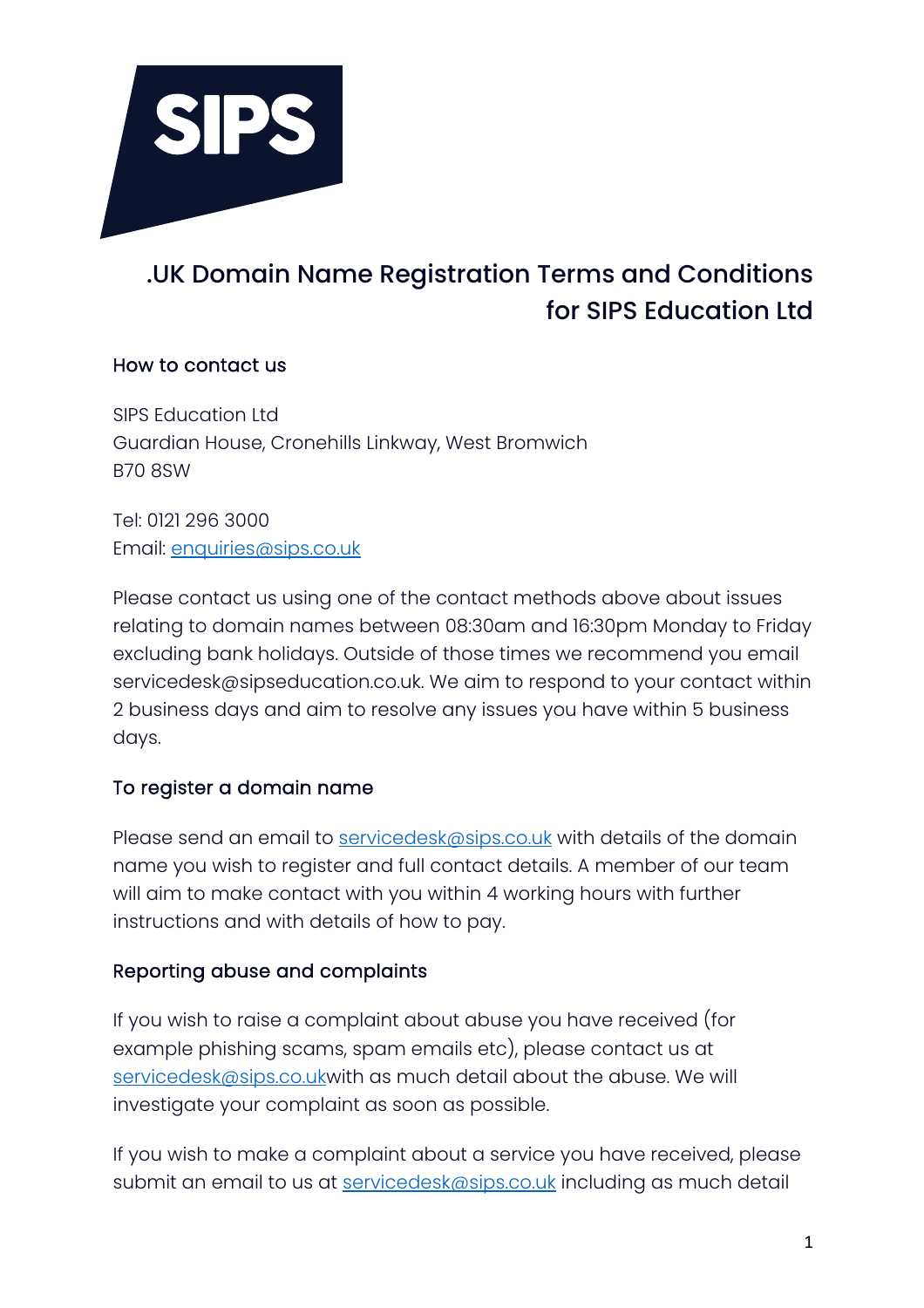

from the issue you have. We will acknowledge your complaint within 2 business days and aim to resolve any issues within 5 business days.

If you're not happy with the initial outcome of your complaint, then you are able to escalate your issue to Nominet (the .uk registry) here http://www.nominet.uk/resources/complaints

## Nominet's Terms and Conditions

When registering a domain name with us you agree also to Nominet's domain name registration Terms and Conditions: http://www.nominet.uk/go/terms

Domain name charges and other information

- Domain names registered with Nominet (the .UK registry) are £50 per bi- annum.
- Registrations are made initially for a minimum of a 2 year term.
- You will need to make payment in advance by bank transfer (details provided when you submit a domain).
- If a domain name cannot be registered you will be fully refunded within 30 days.
- We impose no termination charges.

#### Renewing domain names

All domains are renewed on a bi-annual basis, we will send out reminder emails 90 days, 60 days, 30 days and 1 day before expiry. We will send the emails to the email address on the account, it is the registrant's responsibility to make sure their contact details are up to date. SIPS Education Ltd takes no responsibility if your domain renewal fails due to your contact details being incorrect.